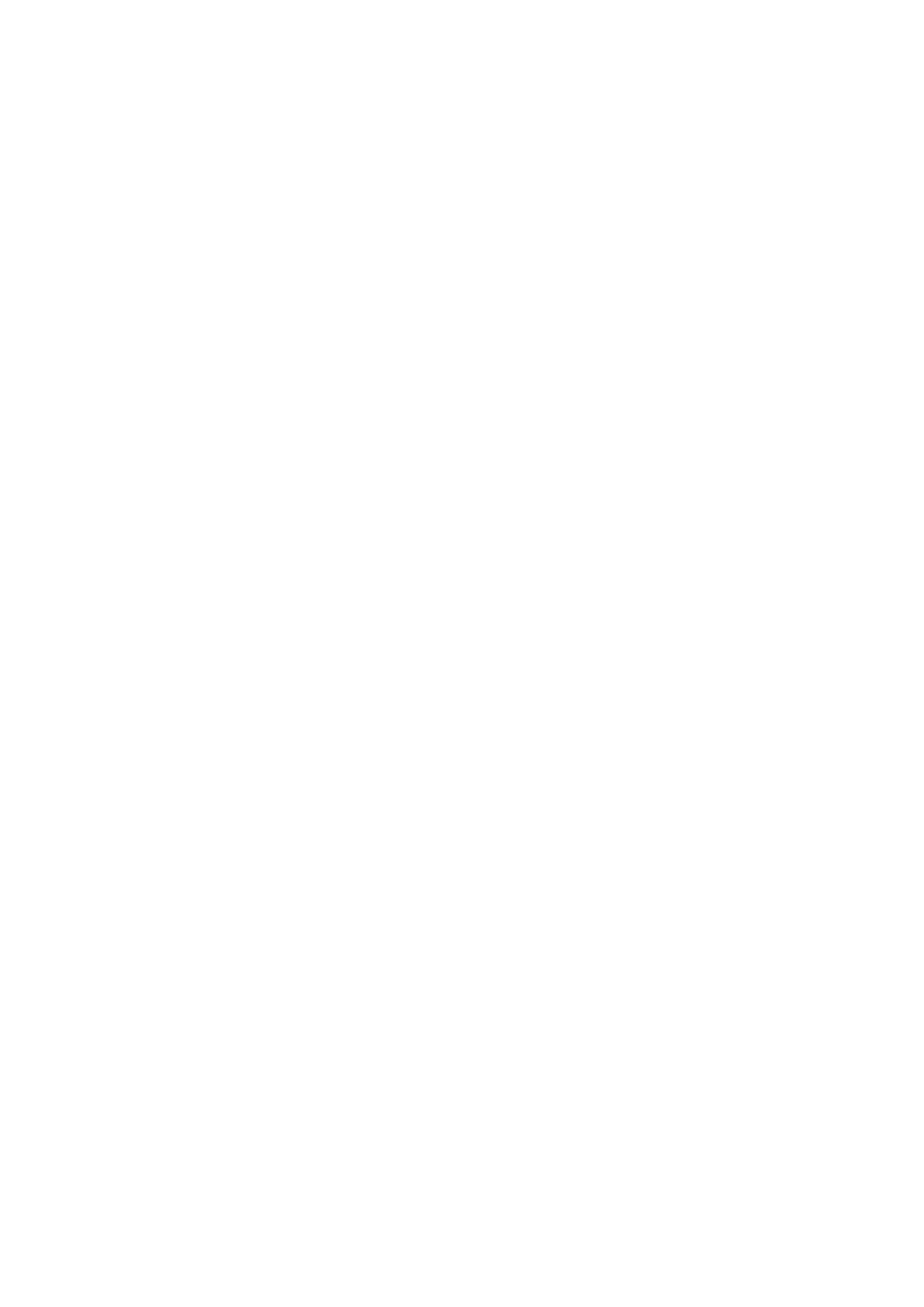cannot afford taking big investment project alone anymore due to budget constraints, global recovery slow down and the fallen of raw materials prices. In fact, basic social needs should maintain a parallel growth similar to the demographic growth as to satisfy the population's demand but the lack of financial resources breaches this rule leaving the way to disequilibrium within the society that can put the stability of states in jeopardy. Consequently, public sector and government should search for sufficient sources of financing and private sector sounds to be the optimal fit for this equation. Nevertheless, Muslim communities have another way that might solve the problematic of infrastructure financing which is the development of *Sukuk-Waqf* as an efficient instrument to secure sustainable financing for the growing needs for infrastructure. The adoption of such instruments aims to combine both religious duty of charitable spending and economic development.

This paper aims to raise the attention of public to the crucial role of Waqf to solve the current lack of financing towards infrastructure projects that impedes the development of Muslim countries. The proposed instrument is composed of two Islamic products, which are *Sukuk* and *Waqf*. Both of them will help to make the idea of *Waqf* within reach of all Muslim in order to make economic development a matter of all the community.

# II. THEORITICAL FRAMEWORK OF WAQF

In the Arabic language, the word "waqf" (pl. awqaf) literally means to hold, confine, prohibit, detain, prevent, or restrain. Legally, it means "to protect something, by preventing it from becoming the property of a third person" [11]. In other terms, Waqf is an endowment made by the rich to benefit the poor. It is one of the important elements in Islam in alleviating poverty through providing basic needs to increase general welfare of people [19]. In Islamic Law, Waqf requires restriction of a particular property as it is highlighted from the literal definition despite the existence of some divergences regarding the periodicity of Waqf. The hanafis, Chafi'is and Hanbalis<sup>2</sup> opt for a permanent Waqf. However, it could be temporary for the Malikis who confirm that the Waqif has the right to define a certain period for the contract, which by its end the property returns to  $\text{him}^3$ . In other terms, Waqf is also explained as an action of conserving some property for a specific charity that prohibits any use of it outside the specific purpose [5]. Property/money provided as Waqf ceases to belong

1

to the contributing individual or organization. Waqf cannot be transferred to anyone, inherited or put up for sale, since it is considered to belong to Allah (SWT) [10].

The structure of Waqf is based on four elements: the *Waqif,* the element endowed (*Mawquf),* the beneficiary (*Mawquf 'alayh)* and the form of the contract (*Al-sighah).* For each element cited below, there is certain condition by which the process of *Waqf* is considered valid.

According to ElKhatib (2016) the waqif or founder of the waqf must be a:

- 'aqil: (someone in full possession of their mental capacity)
- Baligh (adult)
- Hurr (free person)
- Capable of transferring the ownership of the asset or property from himself to the ownership of Allah

According to Mahmood (2008), the corpus must be entirely owned by the donor before he/she contributes it and he/she understands that his/her has to relinquish responsibility of the assets since ownership is transferred to Allah (SWT). Once the element endowed is given to the *waqf*, the role of the donor toward his/her assets becomes inactive, and a manager or trustee of the *Waqf* property will take over responsibility to utilize the property in line with the donor intentions [4].

The founder should specify the beneficiaries in his will or *waqf* deed. They should be members of the family of the founder or members of public who are in need for financial assistance. The

Benefit of the trust can also be allocated to activities such as building a medical facility, mosque, or setting up a shelter or a school [8].

The contract is normally prepared in writing (orally declaration is also allowed), to avoid disagreements or misunderstandings in the future and also for record purposes [4]. An example of *Alsighah<sup>4</sup>* normally employed is "I donate my land as a *waqf* for the sake of helping needy".

Originally, the periodicity of *Waqf* is to be eternal according the *Hanafis, Hanbalis* and *Shafi'is*<sup>5</sup> . However, the *Malikis* authorize a *Waqf* restriction of one year or so for a known period to which after its achievement, the ownership returns to the *Waqif* or other<sup>6</sup>.

<sup>2</sup> Islamic Schools of thought are in the number of four: Maliki,

Shafi'i, Hanbali and Hanafi.

<sup>3</sup> *Al-charh al-saghir li-dardir 4/94*

<sup>4</sup> The forms by which Waqf contract is been established.

<sup>5</sup> Bada'i' Al-sana'i' lil-kassani 336/6. <sup>6</sup> Al-charh al-saghir 106/4.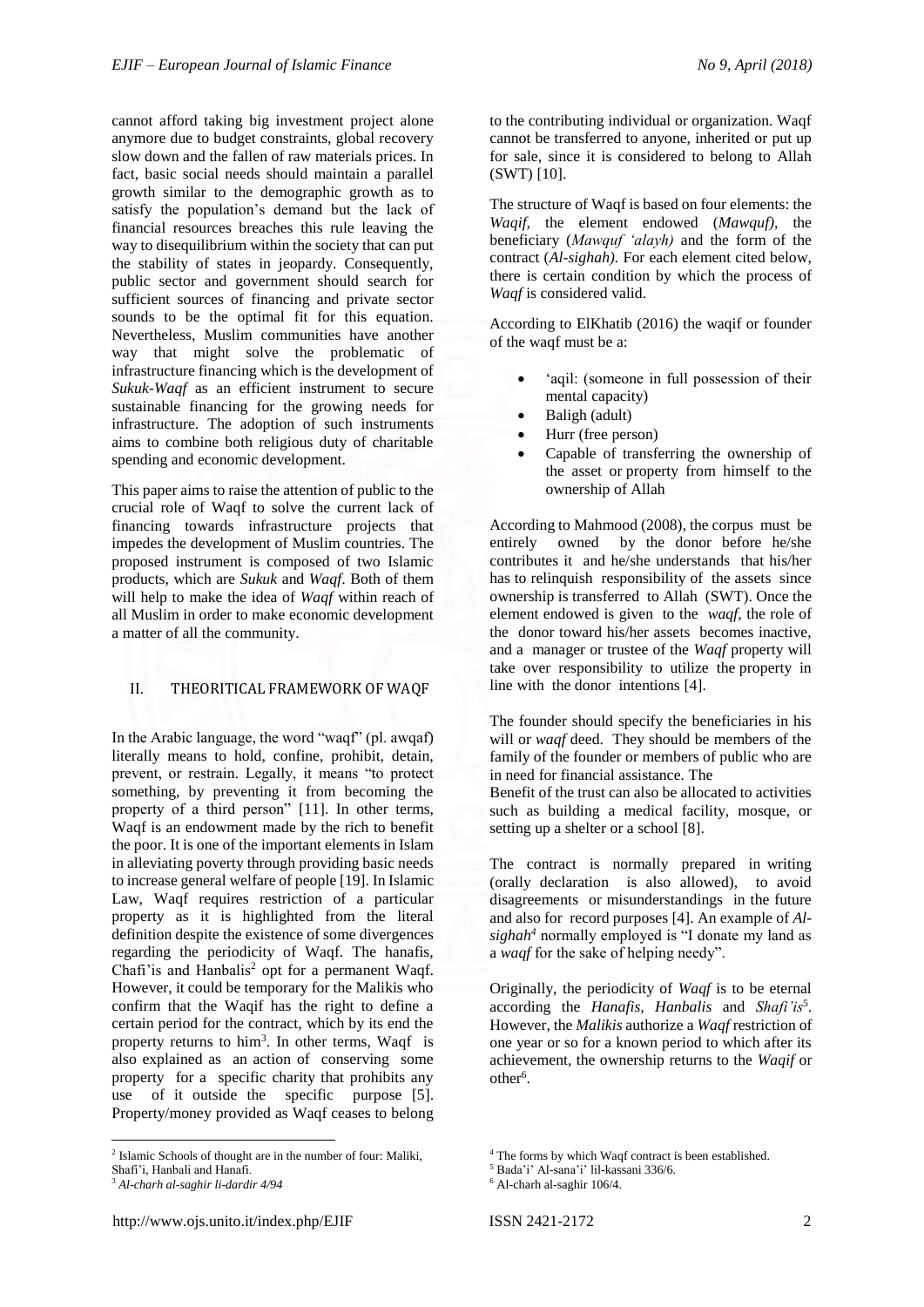From *Maqasid Al-shari'ah<sup>7</sup>* perspective, cheikh Tayyeb ibn Achour listed four roles of *Waqf* in Islam:

- 1. Encouraging and multiplying *Waqf* actions as it brings public and private interest (*Maslahah).* For that, it is recognized by shari'ah as deeds which Divine reward is continuous after one's death. The Messenger of Allah peace be upon Him said, "When a man dies, his deeds come to an end except for three things: *Sadaqah Jariyah* (ceaseless charity); a knowledge which is beneficial, or a virtuous descendant who prays for him (for the deceased)."<sup>8</sup>
- 2. For the *Waqf* to be given from a clear and unhesitating conscious because it is consider as a *Ma'rouf* and a generous act. Also, *Waqf* is given with no expectation of an instant compensation. Therefore, the highest intention of *Waqif* is public good and Allah's reward.
- 3. Offering and providing a multitude of means by which *Waqf* can be achieved. This objective fully falls into the first one of inciting and encouraging *Waqf* actions.
- 4. Not making *Waqf* an excuse to waste the money of heirs or debtors as it was the case during the time of *jahiliyya<sup>9</sup> .*

It is obvious that *waqf* represents the highest form of giving in Islam because of its privileged value and the sustainability that it presents. It can be seen as a genius response of Islam to public financing through unconventional ways. Indeed, as most of countries suffer budget cuts and the pressure of public debts, *Waqf* can be the perfect instrument to rebalance the equation and preserve the welfare of Muslim communities.

#### III. CASH-WAQF

The cash *waqf* is a form of certificates with different denominations to raise money against the planned projects. The issued certificate will be bought by a number of individuals or institution to finance the planned projects. Separate cash *waqf* will be raised for each individual *waqf* activity [12]. Historically speaking, Çizakça (1998) stated in his paper that during Ottoman economy, cash *waqf* played important role.

According to classical Scholars of *Hanbalis* and *Shafi'is* cash *Waqf* is not permissible, because cash

1

*waqf* results of consuming the money in order to spend it. Because of that, the element endowed in this case money is destroyed by the act of spending<sup>10</sup>. Oppositely, the *Malikis* and *Hanbalis* consider cash *waqf* permissible. *Ibn Taimiyyah* quoted from *Ahmad bin Hanbal* and said that cash *waqf* is beneficial through utilizing it.

In its fifteenth meeting, *Al-mujamma' al-fiqhi (*Islamic Fiqh Academy) issued a statement N°140 that confirms the permissibility of cash Waqf ending the discussion of this issue.

Based on *Maqasid Al-shari'ah* cited in the previous section, *Ahmed Hadad* the Grand Mufti of Dubai<sup>11</sup> extended these *Maqasid* to cash *Waqf*. They can be resumed as follow:

- 1. The implementation of cash *Waqf* will, evidently, encourage more individuals to restrict part of their wealth, as contribution would take form of small amount of money, which will amplify the practice of *Waqf*.
- 2. As for the matter of clear and willing conscious, cash Waqf through small or big amount is obvious evidence that the *Waqif* does not ask for anything else except the blessing of Allah.
- 3. The expansion of cash *Waqf* falls logically in the *Maqsid* of diversifying the means by which *Waqf* is practiced and offers an alternative to those with small means.
- 4. The *Maqsid* of not wasting others wealth exists in cash *Waqf* because of the structure of such instruments that accepts all amount of contribution, which cannot cause any harm for anyone's wealth or heritage.

The current structure of cash *Waqf* can be presented as follow:

Figure I. The General Structure of Cash-waqf Operation



<sup>10</sup> See Al-mughni by Ibn-Kudama 5/640

<sup>11</sup> Fiqh Al-waqf Ahmed Hadda pp: 48-51.

<sup>7</sup> Maqasid Al-shari'ah refers to the highest goals of Islam.

<sup>8</sup> Sahih Muslim 'an Abi-hurayra N°1631

<sup>&</sup>lt;sup>9</sup> Before the rise of Islam.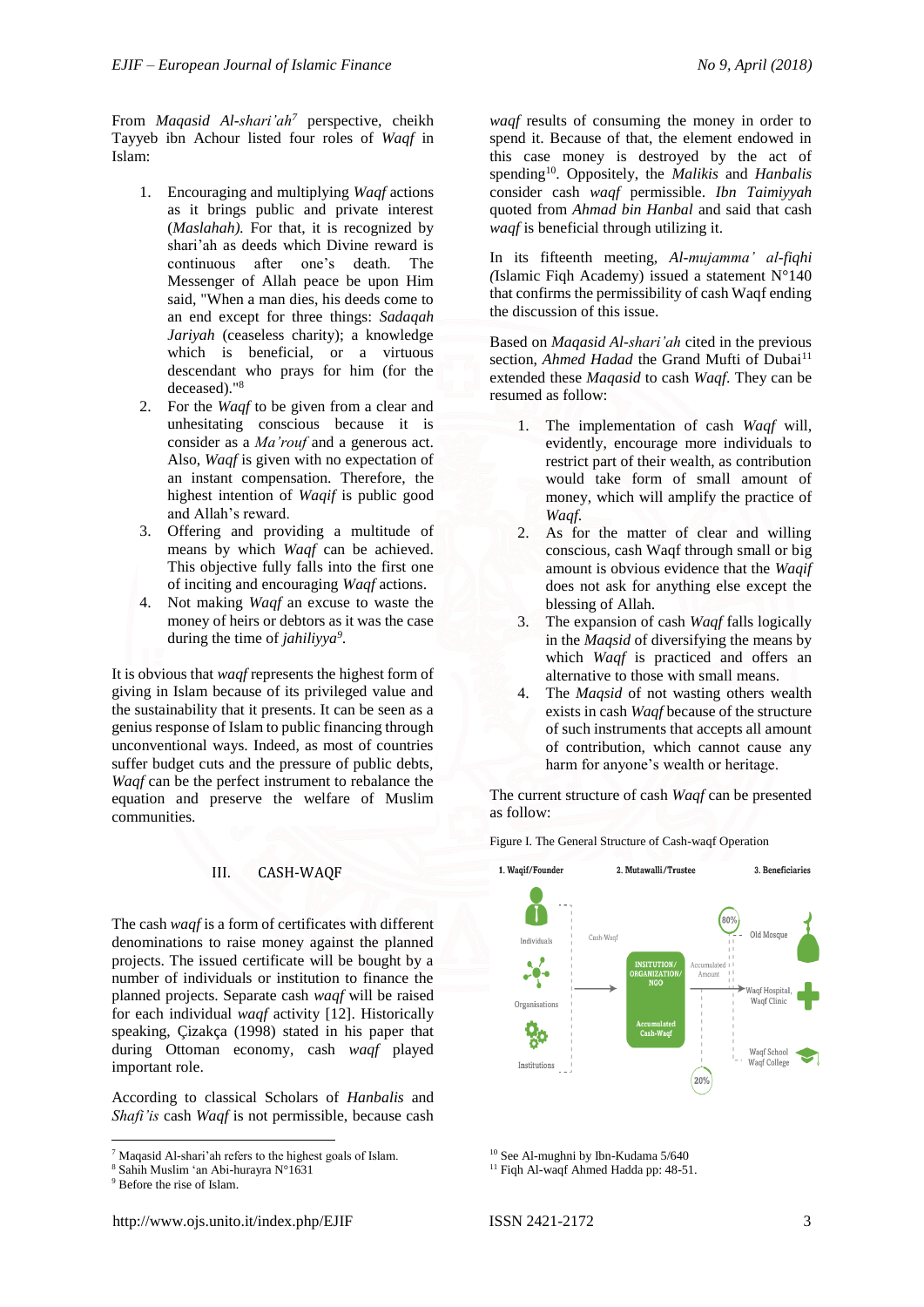## *Source: The Global Islamic Finance Report 2015*

The presented structure offers a high level of flexibility regarding the use of the proceeds depending on the need of community. Although the Waqif specifies the use of its money within the contract, the structure can be personalize to match the needs of the community though different pools.

Additionally, cash *waqf* is a special type of endowment that differs from the ordinary real estate waqf in that its original capital consists, purely or partially, of cash. Social Islamic Bank in Bangladesh has been offering a cash *waqf* deposit for a few years now. Other banks offering deposits based on the cash *waqf* include Islamic Bank Bangladesh, EXIM Bank, Bank Asia, Shahjalal Islami Bank, Al-Arafah Islami Bank, Prime Bank (all in Bangladesh) and Bank Islam in Malaysia. All these are examples of indirect cash *waqf* models<sup>12</sup>.

# IV. SUKUK-WAQF

The origins of *sukuk* can be traced back to the classical Islamic period (700-1300AD) where a *sakk* (singular of *sukuk*) was used to describe any document representing financial liability. This instrument represents financial obligations resulting from trade and other commercial activities. Such practice was practiced in conformity with verse 2:282 of the Holy Qur'an:

"When ye deal with each other, in transactions involving future obligations in a fixed period of time, reduce them to writing…It is more just in the sight of God, more suitable as evidence and more convenient to prevent doubts among yourselves."

The International Islamic Fiqh Academy issued a statement in 1988, holding that "Any combination of assets (or the usufruct of such assets) can be represented in the form of written financial instruments which can be sold at a market price provided that the composition of the groups of assets represented by the *sukuk* consist of a majority of tangible assets".

According to AAOIFI, Sukuk is defined as: "Investment sukuk are certificates of equal value representing undivided shares in ownership of tangible assets, usufructs and services or (in the ownership of) the assets of particular projects or special investment activity, however, this is true after receipt of the value of the sukuk, the closing of subscription and the employment of funds received for the purpose for which the sukuk were issued."<sup>13</sup>

The securitization of assets is a highly important stage for the development of capital raising because of its standardization and regulation. All strategies that aims to raise sufficient funds through public source shall opt for Bond or *Sukuk* in the case of Islamic finance.

*Sukuk-waqf* is composed of a merger of *Sukuk* based contract and Waqf. It can be defined as tradable certificate of equal monetary value that represent the money restricted (*Al-mal al-mawquf*) [17].

There is a variety of types of Sukuk, which are based on the existing Islamic contracts: Murabahah, Ijarah, Mudarabah, Musharakah, Wakalah and Salam. Other hybrid and complex structure of Sukuk can be found depending on the development of Islamic financial engineering.

The general process of Sukuk issuance which will be later used for Sukuk-waqf structuring can be presented as follow:

- Creation of an SPV to represent the investors;
- Issuance of the certificates and putting them into circulation;
- Secure the cash-flow through the period of the contract from the issuer to the investor.

Also, it is worth to note the main parties involved in the issuance of Sukuk:

- the Originator, which is the company wishing to raise funds,
- the Issuer of the Sukuk, which will be an existing or a newly incorporated special purpose vehicle ("SPV");
- the Lead Arranger/Manager, which is the party arranging/managing the whole Sukuk process;
- the Trustee, who is an appointed party to represent and oversee the rights of the Sukuk holders from the beginning of the arrangement of Sukuk issuance until the full redemption of the Sukuk by the SPV; and
- the Sukuk holders, who are the investors intending to invest in the project, and who holds the Sukuk certificates as evidence of their investment in the Sukuk.

The structuring of Sukuk-waqf may not differ from the structure of investment Sukuk in the form but in the purpose. In fact, the holder of normal investment Sukuk aims at profit based on the rule of "*Alghunmu bil ghurm".* However, the holder of Waqfsukuk is not driven by any lucrative consideration as

**<sup>.</sup>** <sup>12</sup> Global Islamic Finance Report 2015

<sup>&</sup>lt;sup>13</sup> Accounting and Auditing Organization for Islamic Financial Institutions AAOIFI, Shari's standard No. 17, 2008, p.307.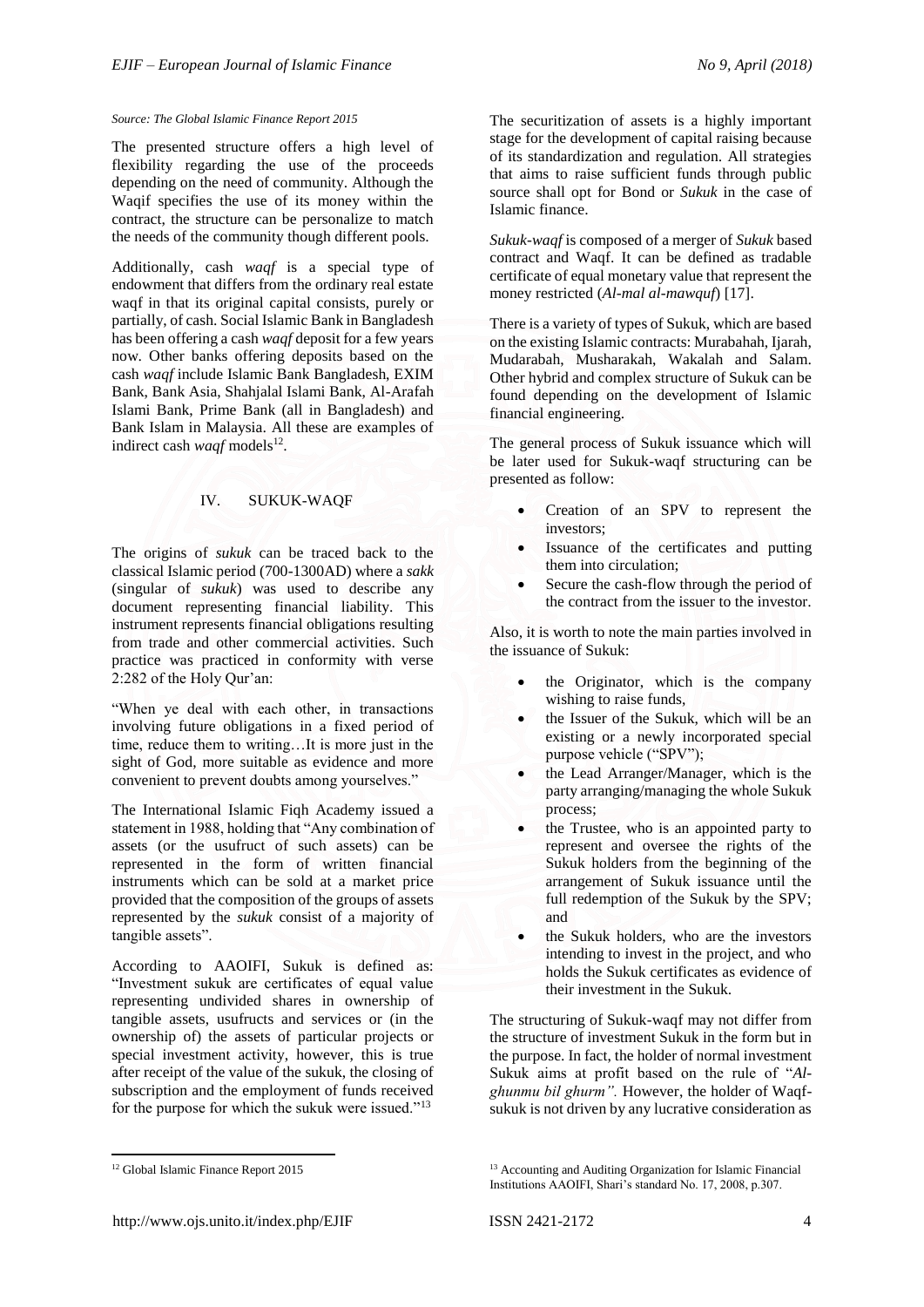he only aims at Allah's blessing and serving public interest.

It is important to note that it should be feasible to merge other form of financing in the case of big public project because of insufficient fund or time pressure. *Al-qard al-hassan* could be one the instrument that could complete the structure of the project [16].

The structure by which public authorities could raise fund for socioeconomic project can be presented as follow:

Figure II. The Structure of a Sukuk-waqf operation



*Source: Adapted from Hassan (2014)*

The mention of *Qard al-hassan<sup>14</sup>* within the model does not mean its prevalence; it is strictly a support instrument in case of big project.

The equation below explains with more light the statement above:

$$
K_p = a w + c \quad ; \quad w \in \left[0, \frac{K_p}{a}\right] \; ; \; c \ge 0
$$

With:

**.** 

Kp: the total amount of the project;

a: Nominal value of Waqf certificates;

w: the slope;

c: total amount of *qard al-hassan*.

The other issue that may arise with the use of a debt component within the structure is the element of waqf fund. For that, it is advised to subscribe to a takaful product for more insurance and viability of the project. The next point that requires clarification is the

guaranties as the amount borrowed is due on the

provenance of the funds. Normally, the most common way would be spontaneous acts from people seeking charitable activities. However, as we aim into making this instrument a sustainable support for the state in providing decent socioeconomic services to its community, effort to standardize and regulate sources of funds must be undertaken. As most of Muslim countries now have Islamic banks, the ideal path would the implication of banks in spreading the instrument of Sukuk-waqf and makes it a commonplace within their daily life. Government bodies through intensive media campaign must also engage in explaining the idea of Sukuk-waqf to their citizens and its consequences on their socioeconomic development.

Many would wonder why choosing to merge a tool of complete lucrative goals with a charitable instrument like Waqf. In fact, he market for sukuk is now maturing and there is an increasing momentum in the wake of interest from issuers and investors. sukuk have confirmed their viability as an alternative means to mobilize medium to long-term savings and investments from a huge investor base. Consequently, the chances of raising important funds through Sukuk-waqf are more likely to happen within the environment of Sukuk market.

# V. WAQF AND PUBLIC BUDGET FINANCING THOUGHOUT HISTORY

A closer look into the History of our civilization will show the crucial place of Waqf within the structure of Muslim Empires. From the age of The Prophet Peace be on Him to the Ottoman Empire, Waqf played a big role in education, healthcare and defense replacing the conventional tools of public financing such as tax. One of the first example of a waqf for social purposes was a drinking water well (called Rummah), which was bought from a Jewish man to provide free drinking water to all. Although the primitive role of Waqf used to finance mosques and religious teachers, it is important to note the expansion of the financing to all forms of education from the Umayyad and Abbasside reign<sup>15</sup>. In fact, in their periods, it was fact that there were no organized structures of waqf institutions as specific departments or ministers for taking care of public works, roads, bridges, mosques, schools, libraries and hospitals in order to cover those public needs.

<sup>&</sup>lt;sup>14</sup> Qard Al-hassan means a debt that does not generates any interest.

<sup>&</sup>lt;sup>15</sup> Global Islamic Finance Report 2015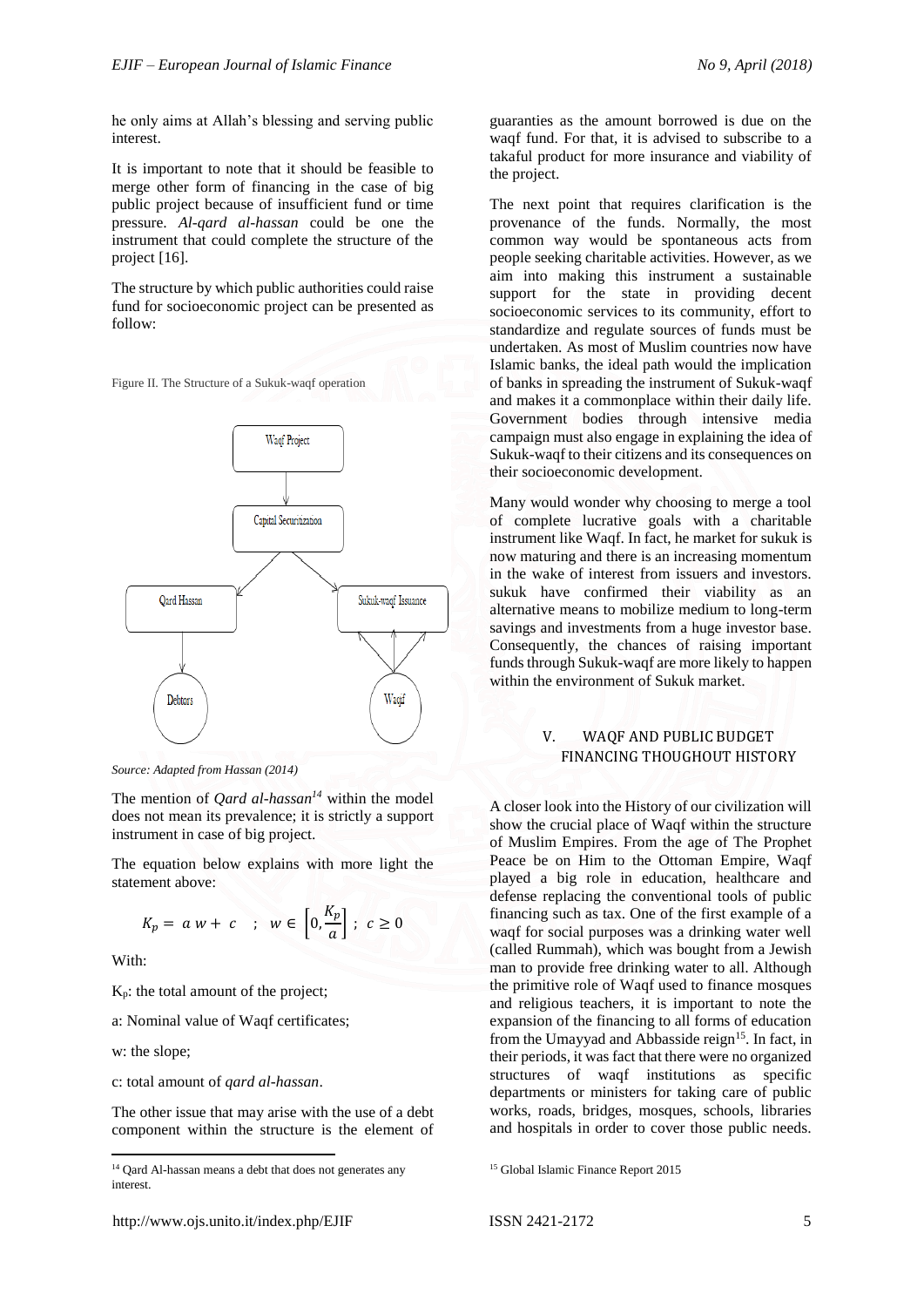Zubaidah, the wife of Harun al-Rashid<sup>16</sup>, as an individual, made land as well as cash waqfs in order to construct high ways from Baghdad to Makkah, bridges, and shelters for helpless [1].

Awqaf of the Ayubites (1171-1249) and the Mamalik (1249-1517) in Palestine, Syria, Lebanon and Egypt are good examples. Jerusalem had 64 schools at the beginning of the twentieth century all of them are Waqf and supported by Awqaf agricultural and metropolitan properties in Palestine, Turkey and Syria [6]. At its creation in 1923, threequarters of the arable land in the Republic of Turkey belonged to awqaf. Also, one-eighth of all cultivated soil in Egypt and one-seventh of that in Iran were known to be waqf property. In the middle of the 19th century, one-half of the agricultural land in Algeria, and in 1883 one-third of that in Tunisia, was owned by Awqaf. It is surprisingly clear the remarquable value of Waqf and its stake in the economy was, which shows the leverage that it plays in creating a third option separate from the profit-based private sector and the official public sector.

The Waqf institution has reached its peak during the Ottoman Empire where Waqf is directly involved in the economic cycle through job creation, agricultural, education and public welfare. Roadhouses and arcades, bakeries, grinders, workshops of candle and lead, bozahouses, abattoirs, etc., fair and market places, which were built in order to provide religious, cultural and social institutions, generally located around a mosque, such as madrasah, library, foodhouse (imaret), guesthouse (tabhane), hospital (darussifa), bath (hamam), caravansary and residences of the officers and employee of these institutions as well as infrastructure facilities such as water channel and sewerage system with regular income (each one is to be allocated to a group of art or trade competent), comprised the skeleton of the new city or district to be built or an old city (Barkan ve Ayverdi, 1970) quoted from [20]. Also, most of our architectural masterpieces such as Suleymaniye and Selimiye were created with the help of waqfs [20]. Also, it has also been estimated that the ratio of people employed by the waqf institutions to those employed directly by the state Turkey in 1931 was 8.23% to 12.68% [1]. This shows the role of Waqf in alleviating the civilization through rapid and selffinanced urbanization far from the intervention of the State.

**.** <sup>16</sup> Harun Al-rashid (763-809) was one of the Abbassid-era's caliph.

Questions about the viability and applicability of Sukuk-waqf should be raised by this stage. It is believed that such papers and models are always left behind after short formal discussion. However, the current awareness about the social dimension of Islamic finance has brought public attention towards *Waqf* again. Indeed, projects based on Sukuk-waqf have started to merge. The most important one would the initiative of ISRA to lunch a social project in New Zealand based on Sukuk-waqf. The project will be implemented conjointly by Awqaf New Zealand, [ISRA](http://www.isra.my/) and [Security Commission](http://www.sc.com.my/) of Malaysia. The goal is to issue the world`s first Waqf-Sukuk worth of \$1bn. The proceeds of the sukuk will be utilized to establish farming industry in New Zealand and Canada. Via these farms, Qurbani (slaughtering animals) will be provided for Muslims particularly in the west. The waste of the animals and skins will be used to produce shoes and bags etc. The revenue will be used for charitable and social purposes all over the world.

Also, Indonesia has joined the path of implementing Sukuk-waqf to develop social property assets to be commercially self-sustaining.

Addition to these examples, has launched an initiative to develop and finance existing Waqf properties through Sukuk issuance. The issuance conducted by the MUIS (Majlis Ugama Islam Singapura) has raised a total of USD60 million which is significant looking at the nature of the operation. Hence, the success of this operation has led the MUIS to further extend its willingness to issue more sukuk in order to develop the existing Waqf properties in Singapore.

It is clear that this project with its worldwide dimension would provide an astonishing framework for Muslim countries to lunch the experience of Sukuk-waqf and merge it within their financing planning.

## **CONCLUSION**

Islamic Moral Economy has provided the Umma with the adequate tools to maintain its prosperity and social development. Waqf represents the perfect illustration for this system. It played a tremendous role throughout the History of Muslim civilization. Now, it is the time that waqf should go through an innovative process in order for it to maintain its viable role within Muslim societies. Hence, sukuk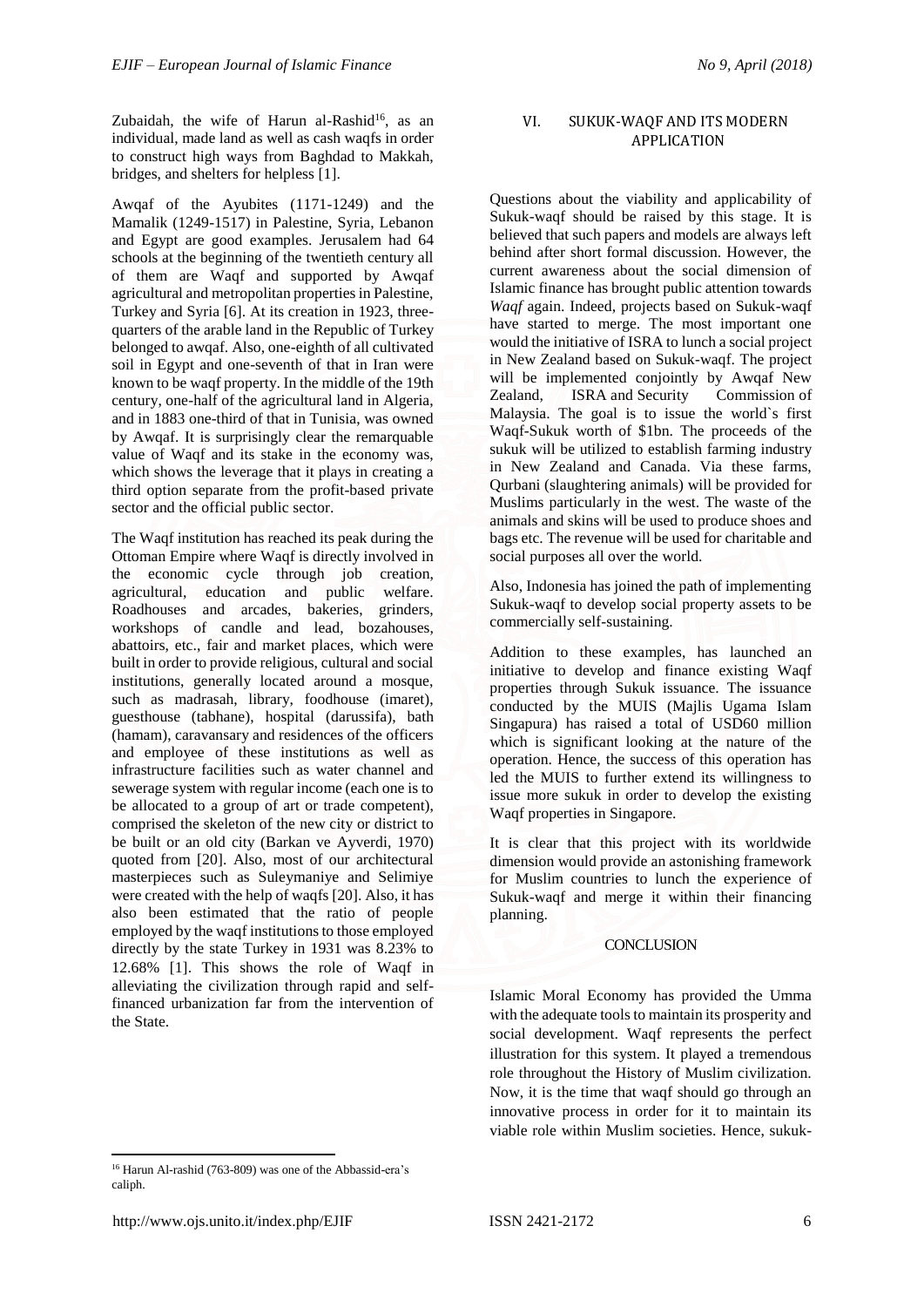waqf seems to be the suitable instrument that could enhance the role of waqf and make it a common and familiar tool for Muslims who seek Divine blessing and Mercy.

As most of states struggle to match deficit limit, it becomes difficult to provide enough financing for the growing socioeconomic needs pressured by an exponential demographic decrease. Hence, sukukwaqf seems to be the suitable remedy for public authorities to match their budget goal along with ensuring a constant prosperity for their citizens.

Sukuk-waqf can be considered as the perfect tool to mobilize fund from Muslim communities through a regular and sustainable way. It combines the flexibility of sukuk and the sustainability of waqf.

We believe that waqf could be the adequate answer for the socioeconomic problems that imped development in most Muslim countries. However, this concept would find a way to success without the engagement of both public authorities and Muslim individuals, which are aware of the current challenges that face the Umma.

#### **REFERENCES**

- [1] Ali, Md Yussof & Khanom, F (2014). Understanding Cash Waqf: It's Role Toward Alleviating Poverty In Contemporary Context. Universiti Sains Islam Malaysia.
- [2] Cizakça, M. (1998). Awaaf in History and its Implications for Modern Islamic Economies. Islamic Economic Studies, Vol. 6, No. 1.
- [3] Dahlan, N. K., Yaa'kub, N. I., Hamid, M. A., & Palil, M. R. (2014). Waqf ( Endowment ) Practice in Malaysian Society. International Journal of Islamic Thought, Vol. 5, No. 6; pp 56–61.
- [4] Jalil, Yahya, & Pitchay. (2016). The Contemporary Model of Waqf Structure. In The International Conference on Islamic Leadership and Management 2016.
- [5] Kahf, M. (1998). Financing the development of awqaf property. In Seminar on Development of Awqaf, IRTI, pp 2–4.
- [6] Kahf, M. (2015). Waqf: a quick overview monzer kahf.
- [7] Laum, B. (1914). Die stiftungen in der griechischen und ramischen Antika, quoted in Cizakca (1998).
- [8] M. Elkhatib. (2016). Waqf in Shariah, its Rules and Applicationsin Islamic Finance.

INCEIF, (March), pp 0–12.

- [9] Mahamood, S. M. (2008). Waqf in Malaysia : Legal and Administrative Perspective. IIUMLJ, 191.
- [10] Man, & Abdulwaheed. (2011). New Dimension in the Mobilization of Waqf Funds. Kuwait Chapter of Arabian Journal of Business and Management Review, Vol. 1, No. 1; pp 155–175.
- [11] Mohammad, M. T. S. H., Iman, A. H. M., & Omar, I. (2005). An ideal fnancial mechanism for the development of the waqf properties in Malaysia. Johor: Pusat Pengurusan Penyelidikan, Universiti Teknologi Malaysia. Pusat Pengurusan Penyelidikan, Universiti Teknologi Malaysia.
- [12] Nurrachmi, R. (2012). The Implication of Cash Waqf in the Society. Al Infaq Islamic Economic Journal, Vol.2, No. 5; pp 150–155.
- [13] Mutlu, S. (2015). Late Ottoman Population and its Ethnic Distribution. Turkish Journal of Population Studies, Vol. 25, No.8; pp 3–38.
- [14] Oded Peri, "Waqf and Ottoman Welfare Policy, The Poor Kitchen of Hasseki Sultan in Eighteenth-Century Jerusalem." Journal of Economic and Social History of the Orient XXXV; pp 107-186.
- [15] Othman. M. Z. B. H. (1982). Islamic law with special reference to the institution of waqf. Kuala Lumpur: The Prime Minister's Department.
- [16] Rahim Hassan (2014). Taskik Mashari' Alwaqf Al-muntij. Global Islamic Economics Magazine,Vol. 23, No. 4; pp 2-6.
- [17] Ramli, H. (2014). Furas Tamwil Al-waqf Aljaza'iri Bil-i'timad ala Sukuk Al-waqfiya. In Producst and Innovation by Financial Ingeenering Between Conventional Finance and Islamic Finance.
- [18] Rockwell, J. C. (1909). Private baustiftungan for die stadtgemeinde anf inschriften der kaiserceit im westen des romischen reiches, quoted in Cizakca (1998).
- [19] Sadeq, A.H.M. (2002), Waqf, Perpetual Charity and Poverty Alleviation, International Journal of Social Economics, Vol. 29 No. I/2; pp 135 – 151.
- [20] Saduman, S & Aysun, E (2009). the Socioeconomic Role of Waqf System in the Muslim- Ottoman Cities: Formation and Evolution. Trakia Journal of Sciences, Vol. 7, No. 2; pp 272-275.